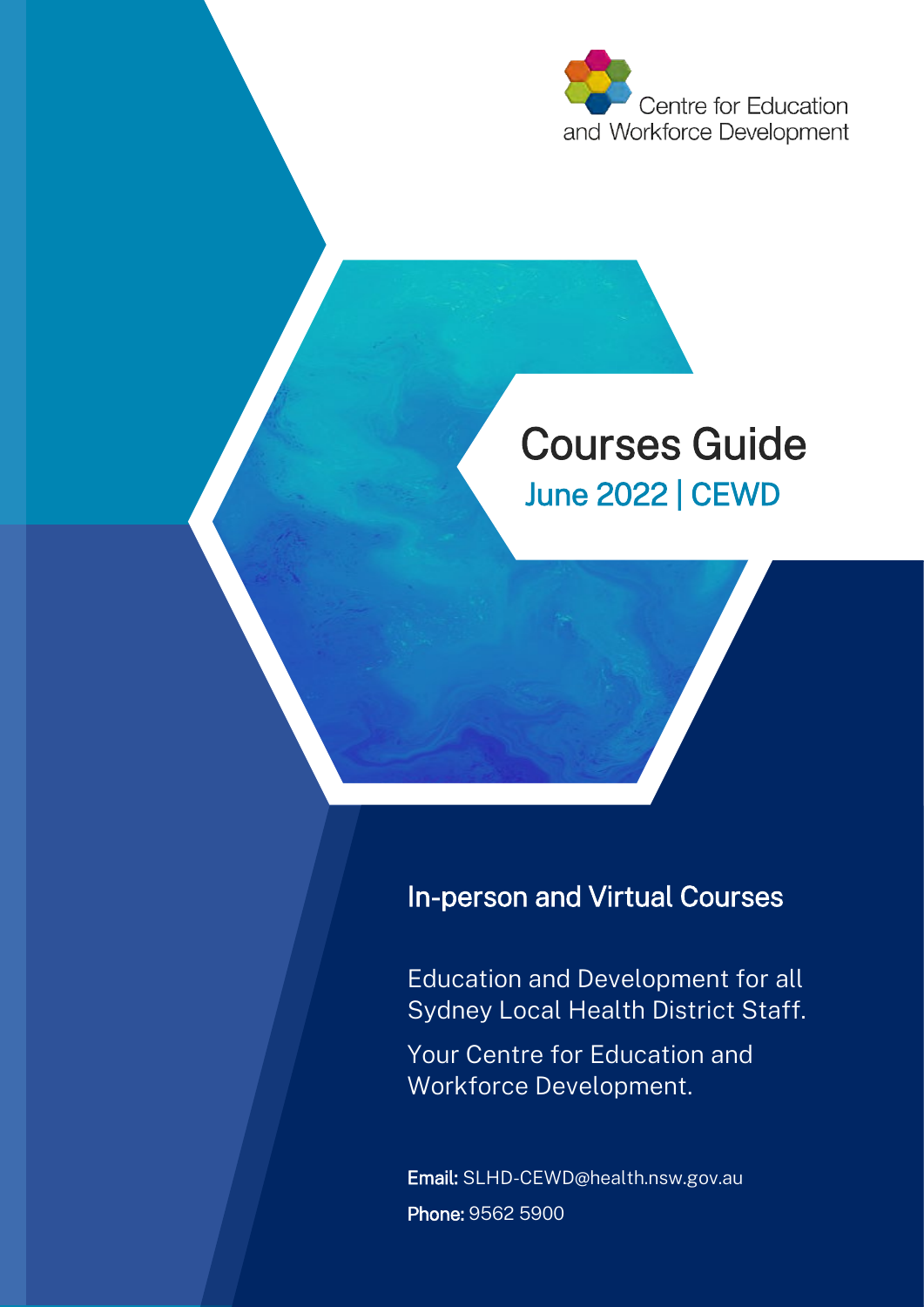# **Contents**

| <b>Enrolment Information</b>  | p3             |
|-------------------------------|----------------|
| <b>CEWD Programs</b>          | p4             |
| <b>Clinical Skills</b>        | p5             |
| Management and Leadership     | p <sub>8</sub> |
| <b>Education and Research</b> | p12            |
| <b>Governance Courses</b>     | p13            |
| <b>Engagement Courses</b>     | p14            |
| <b>Technical Skills</b>       | p15            |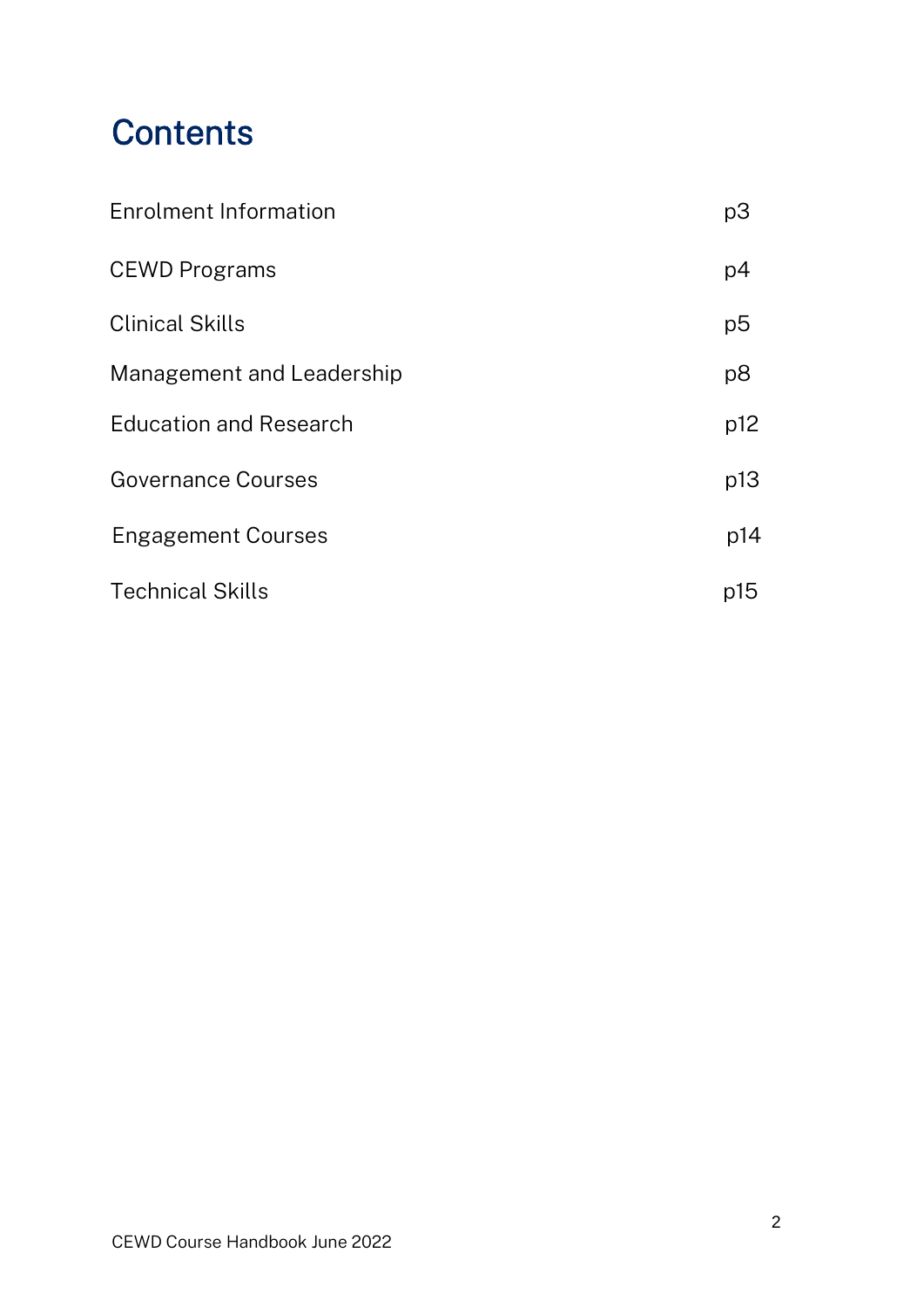# <span id="page-2-0"></span>Enrolment Information

#### Applying for a course

Unless indicated otherwise, all application for courses and programs is via the Learning Management System (My Health Learning). You can locate My Health Learning through the CEWD website. You must have an employee number to log on, and this eight digit number becomes your username. Your password is initially the word 'password'. When you log in for the first time you will then be prompted to change this.

#### Approval process

Your manager needs to approve your application in My Health Learning before your place in a course can be confirmed. Please discuss this with your manager to ensure that they are happy to support and approve your application. You will not be considered to be enrolled in a course until your manager has approved your application via My Health Learning.

#### Cost of courses and programs

The majority of courses and programs delivered by CEWD are free of charge for District staff. Competitive rates are charged to external applicants, for more information see the [CEWD website.](https://www.slhd.nsw.gov.au/cewd/external-applicants.html) 

### **Cancellation**

Participants can cancel their application for a course in the LMS under the My Current Learning tab. Select "unenroll" from the course you wish to cancel.

#### Contact CEWD

Phone 9562 5900

Email SLHD-CEWD@health.nsw.gov.au

**Website** [slhd.nsw.gov.au/cewd](https://www.slhd.nsw.gov.au/cewd/)

#### Staff Intranet

[slhd-intranet.sswahs.nsw.gov.au/CEWD\\_SLHD](slhd-intranet.sswahs.nsw.gov.au/CEWD_SLHD)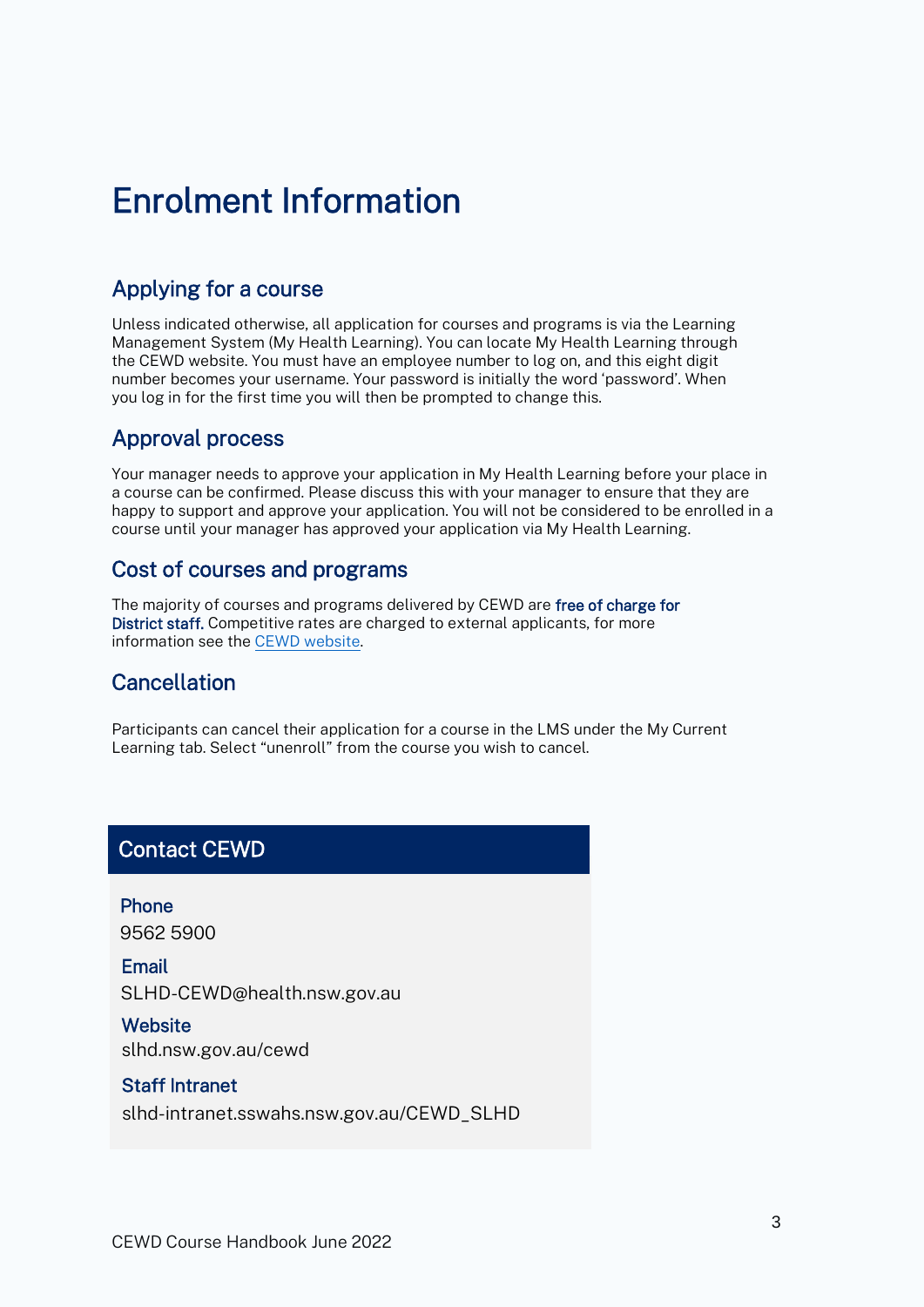# <span id="page-3-0"></span>CEWD Programs

CEWD coordinates a number of development programs that run over six to 12 months. These programs aim to up skill staff in their existing position and prepare them for career progression within the District.

For further information about either of the programs please contact the listed program coordinator.

### Leaders of the Future (LOTF)

Program Coordinator: Rehana Khan Starting: June 17th [rehana.khan@health.nsw.gov.au](mailto:rehana.khan@health.nsw.gov.au)

## Transition to Perioperative Practice Program (T2PP)

Program Coordinator: Fiona Oulis Starting: June 30th [fiona.oulis@health.nsw.gov.au](mailto:fiona.oulis@health.nsw.gov.au)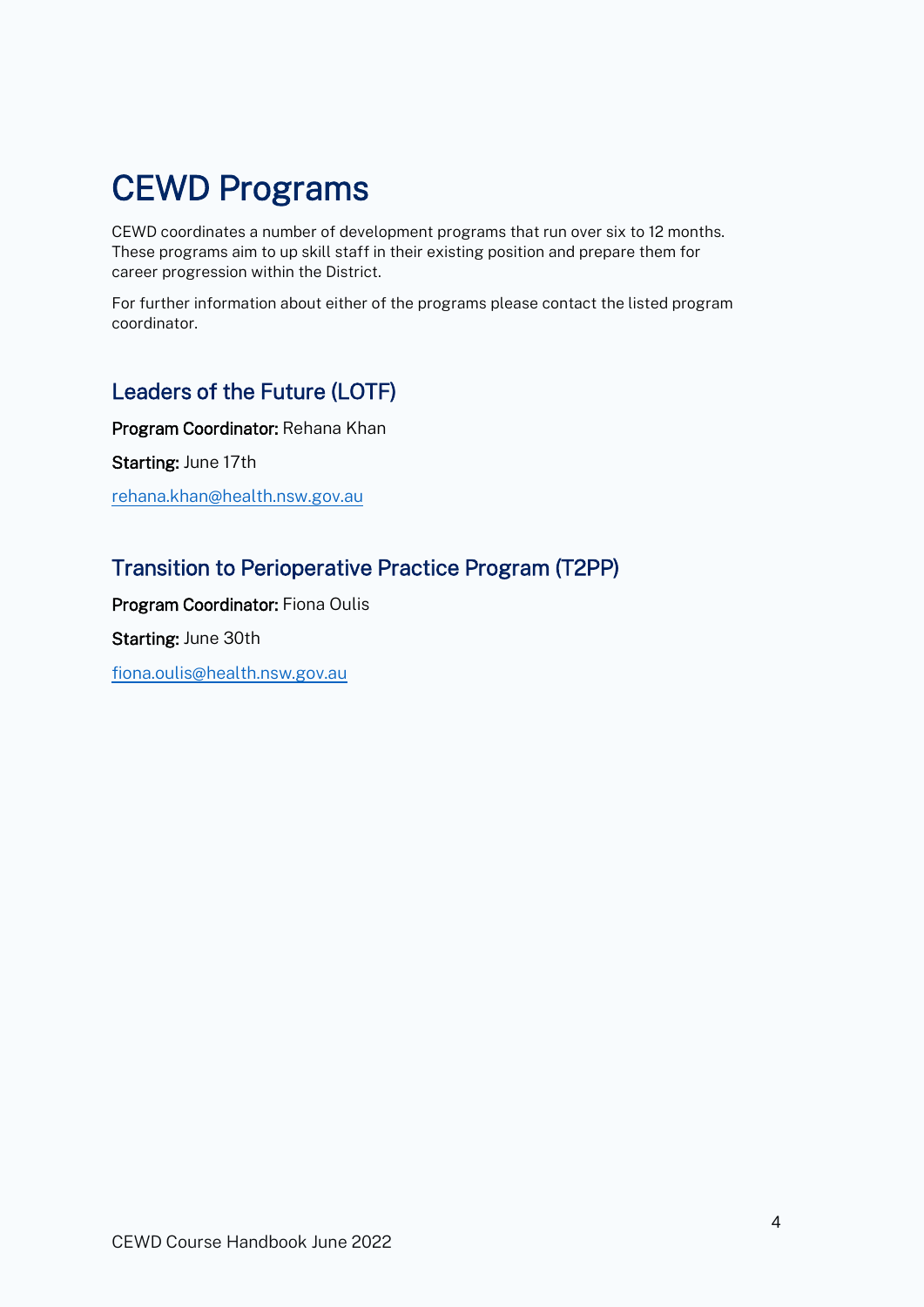<span id="page-4-0"></span>Clinical Skills – Assisting you to develop the clinical skills you need to be safe, effective practitioners.

### Tip: You can view in-depth course details on My Health Learning

| <b>Clinical Skills</b>                                                     |                       |               |          |              |                 |                                                          |  |  |
|----------------------------------------------------------------------------|-----------------------|---------------|----------|--------------|-----------------|----------------------------------------------------------|--|--|
| Course                                                                     |                       | <b>Dates</b>  |          | Venue        | <b>Duration</b> | <b>Course Link</b>                                       |  |  |
| 17th NSW<br><b>Hepatology Nurse</b><br><b>Masterclass</b>                  |                       | <b>Jun 21</b> |          | <b>RPA</b>   | 6.5 hours       | <b>View Course</b><br>on My Health<br>Learning           |  |  |
| <b>Adult Venepuncture</b>                                                  |                       | <b>Jun 24</b> |          | <b>CANTB</b> |                 | <b>View</b>                                              |  |  |
| & Cannulation Pre-<br>accreditation                                        |                       | Jun 9         |          | <b>CRGH</b>  | 2.5 hours       | Course on                                                |  |  |
|                                                                            |                       | Jun 1         |          | <b>RPA</b>   |                 | My Health<br>Learning                                    |  |  |
| Advanced<br><b>Emergency Practice</b><br>(AEP)                             | Jun<br>$\overline{7}$ | Jun<br>21     | Jul<br>5 | <b>RPA</b>   | 21 hours        | <b>View</b><br>Course on<br>My Health<br>Learning        |  |  |
| <b>Advanced Life</b><br><b>Support (ALS)</b><br>workshop                   | Jun 2                 |               |          | <b>RPA</b>   | 8 hours         | <b>View</b><br>Course on<br>My Health<br>Learning        |  |  |
| <b>Domestic Violence</b><br><b>Routine Screening</b>                       |                       | Jun 7         |          | <b>CRGH</b>  | 4 hours         | <b>View</b><br>Course on<br>My Health<br>Learning        |  |  |
| <b>Drug Health</b><br><b>Services</b><br><b>MasterClass: Series</b>        | <b>Jun 15</b>         |               |          | <b>RPA</b>   | 8 hours         | View<br>Course on<br>My Health<br>Learning               |  |  |
| <b>EDVPM Physical</b><br><b>Skills Emergency</b><br>Department<br>Workshop |                       | Jun 3         |          | <b>CRGH</b>  | 8 hours         | <b>View</b><br>Course on<br>My Health<br><b>Learning</b> |  |  |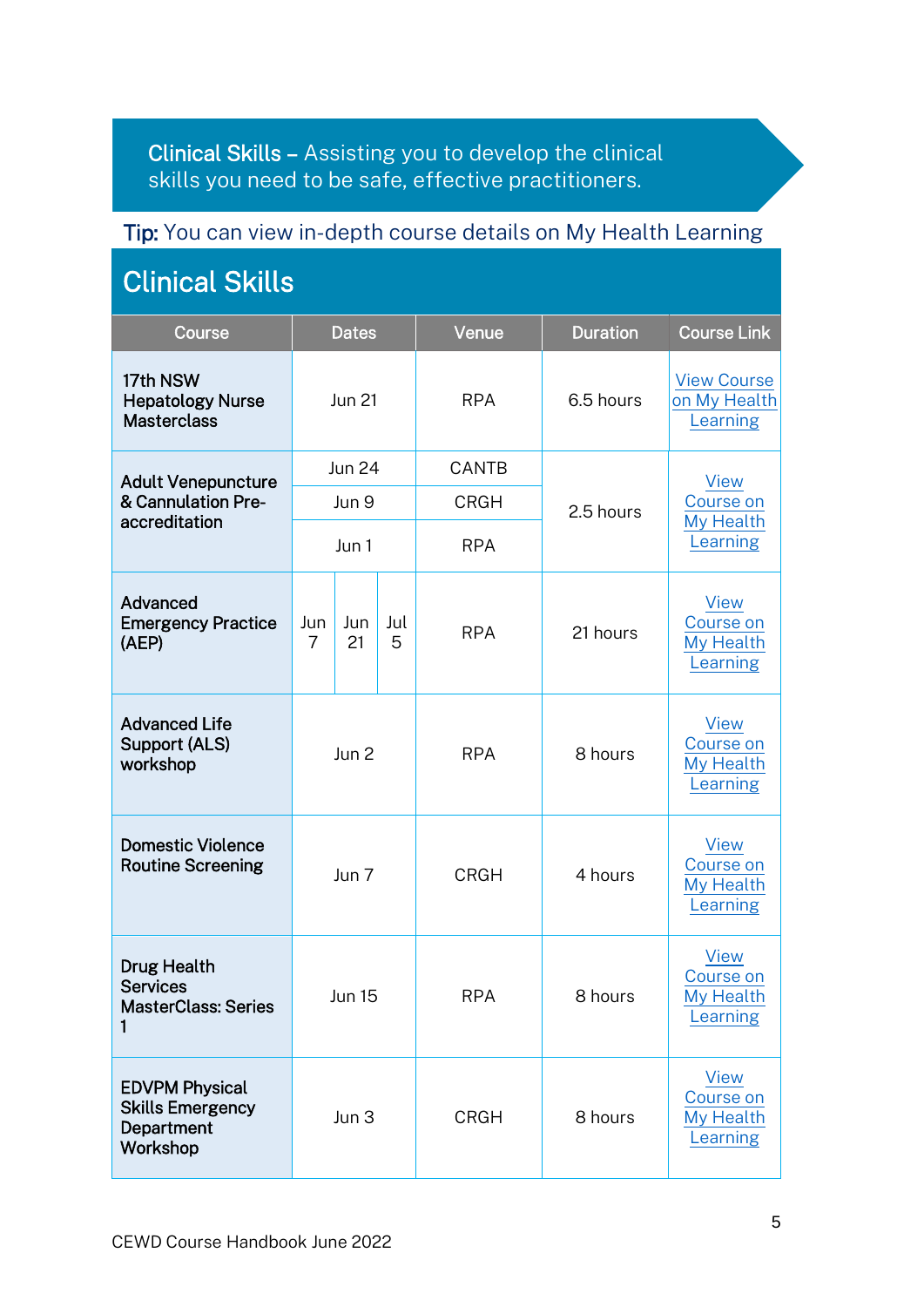| <b>Clinical Skills</b>                                                                                                   |           |              |                                                                     |                 |                                                   |  |  |
|--------------------------------------------------------------------------------------------------------------------------|-----------|--------------|---------------------------------------------------------------------|-----------------|---------------------------------------------------|--|--|
| Course                                                                                                                   |           | <b>Dates</b> | Venue                                                               | <b>Duration</b> | <b>Course Link</b>                                |  |  |
| Emergency<br>Management of the<br><b>Seriously Ill Child</b><br>(EMSIC)                                                  | Jun 1     |              | Sydney<br>Olympic Park<br>Vaccination<br>Hub<br>Education<br>Centre | 7 hours         | <b>View</b><br>Course on<br>My Health<br>Learning |  |  |
| <b>Mental Health</b><br>Assessment                                                                                       | Jun<br>27 | Jun<br>28    | <b>CEWD</b>                                                         | 14 hours        | <b>View</b><br>Course on<br>My Health<br>Learning |  |  |
| <b>Perinatal Safety</b><br><b>Education - Fetal and</b><br><b>Maternal Team</b><br>Training Workshop -<br>virtual (ZOOM) | Jun 9     |              | <b>RPA</b>                                                          | 6 hours         | <b>View</b><br>Course on<br>My Health<br>Learning |  |  |
| <b>Perineal Care and</b><br>Repair                                                                                       | Jun 7     |              | CANTB                                                               | 4 hours         | <b>View</b><br>Course on<br>My Health<br>Learning |  |  |
| Suicide Detection,<br>Assessment and<br>Management for<br><b>Mental Health</b><br><b>Clinicians</b>                      | Jun<br>29 | Jun<br>30    | <b>CEWD</b>                                                         | 14 hours        | <b>View</b><br>Course on<br>My Health<br>Learning |  |  |
| <b>Suicide Prevention</b><br><b>Pilot Workshop</b>                                                                       | Jun 9     |              | <b>CEWD</b>                                                         | 5 hours         | View<br>Course on<br>My Health<br>Learning        |  |  |

Tip: CEWD courses are offered year-round for staff. My Health Learning has a list of all available course offerings.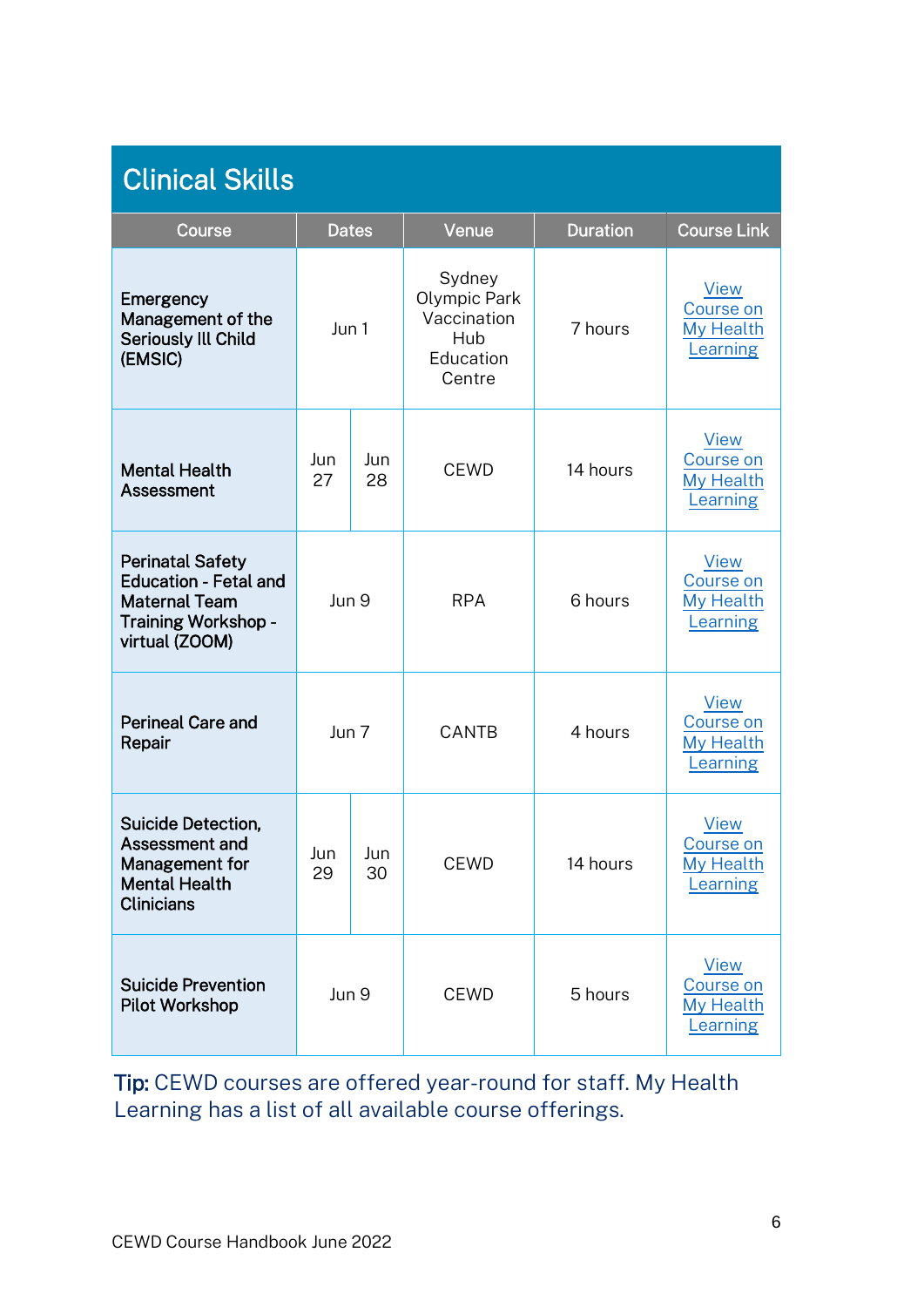| <b>Clinical Skills</b>                                                                                                                     |                 |          |                |                 |                                                   |  |  |
|--------------------------------------------------------------------------------------------------------------------------------------------|-----------------|----------|----------------|-----------------|---------------------------------------------------|--|--|
| Course                                                                                                                                     | <b>Dates</b>    |          | Venue          | <b>Duration</b> | <b>Course Link</b>                                |  |  |
| <b>Transition into</b><br><b>Emergency Nursing</b><br>Program - Specific<br><b>Populations (Part III)</b>                                  | <b>Jun 16</b>   |          | <b>CRGH</b>    | 8 hours         | <b>View</b><br>Course on<br>My Health<br>Learning |  |  |
| <b>Violence Prevention</b><br>and Management -<br><b>Personal Safety-</b><br><b>Mental Health Staff</b><br><b>ONLY</b>                     | <b>Jun 22</b>   |          | <b>CRGH</b>    | 8 hours         | <b>View</b><br>Course on<br>My Health<br>Learning |  |  |
| <b>Violence Prevention</b><br>and Management<br><b>Refresher Workshop</b><br>- SLHD Mental<br><b>Health INPATIENT</b><br><b>Services</b>   | Jun 8           |          | <b>CRGH</b>    | 7 hours         | <b>View</b><br>Course on<br>My Health<br>Learning |  |  |
| <b>Virtual Breastfeeding</b><br><b>Education Series</b><br>Module 6. The<br>management of<br>breastfeeding<br>challenges (Zoom)            | $\text{Jun } 3$ |          | <b>VIRTUAL</b> | 1 hour          | <b>View</b><br>Course on<br>My Health<br>Learning |  |  |
| <b>Virtual Breastfeeding</b><br><b>Education Series</b><br>Module 7. The<br>importance of<br>transition from<br>hospital to home<br>(Zoom) | <b>Jun 17</b>   |          | <b>VIRTUAL</b> | 1 hour          | <b>View</b><br>Course on<br>My Health<br>Learning |  |  |
| <b>Wound Care Module</b><br>$2(2 \text{ days})$                                                                                            | Jun<br>1        | Jun<br>2 | <b>CRGH</b>    | 16 hours        | <b>View</b><br>Course on<br>My Health<br>Learning |  |  |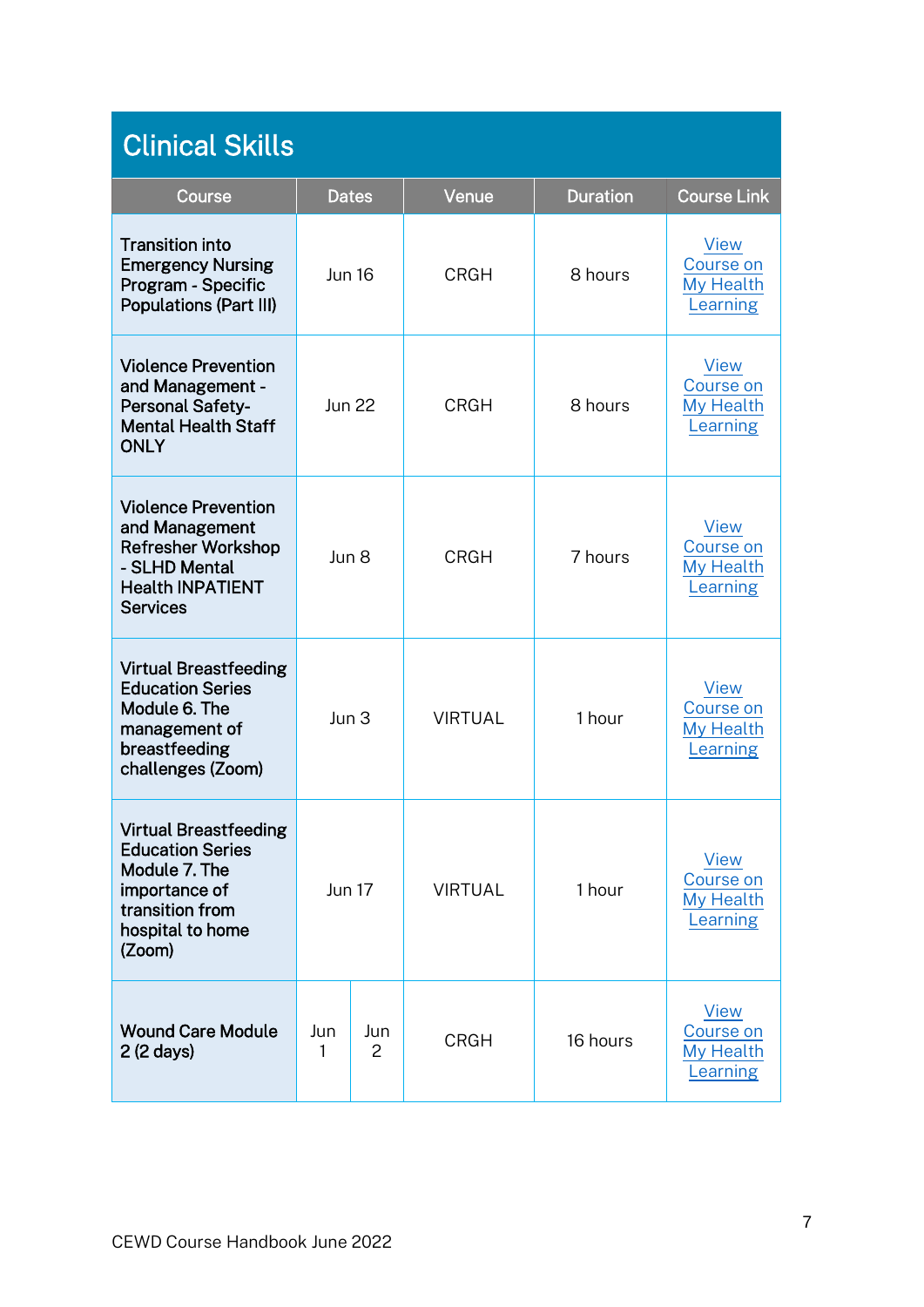<span id="page-7-0"></span>Management and Leadership – Building confidence, supporting our managers and leaders to manage our health services well.

# Management and Leadership

| Course                                                                                                                                                                                          |               | <b>Dates</b>  | Venue          | <b>Duration</b> | <b>Course Link</b>                                       |
|-------------------------------------------------------------------------------------------------------------------------------------------------------------------------------------------------|---------------|---------------|----------------|-----------------|----------------------------------------------------------|
| <b>Being Assertive in</b><br>the workplace                                                                                                                                                      | Jun 9         |               | <b>VIRTUAL</b> | 1 hour          | <b>View Course</b><br>on My<br><b>Health</b><br>Learning |
| <b>Centre for</b><br><b>Education and</b><br><b>Workforce</b><br><b>Development</b><br>(CEWD) - who we<br>are and what we<br>$do - an$<br><b>Introduction for</b><br>managers in<br><b>SLHD</b> | <b>Jun 21</b> |               | <b>VIRTUAL</b> | 1 hour          | <b>View Course</b><br>on My<br><b>Health</b><br>Learning |
| <b>Challenging</b><br><b>Conversations</b>                                                                                                                                                      | <b>Jun 23</b> | <b>Jun 30</b> | <b>RPA</b>     | 17 hours        | <b>View Course</b><br>on My<br><b>Health</b><br>Learning |
| <b>Clinical</b><br>Supervision -<br><b>Foundations</b>                                                                                                                                          | <b>Jun 28</b> |               | <b>VIRTUAL</b> | 8 hours         | <b>View Course</b><br>on My<br><b>Health</b><br>Learning |
| <b>Clinical</b><br>Supervision -<br>Intermediate                                                                                                                                                | Jun 9         |               | <b>CEWD</b>    | 8 hours         | <b>View Course</b><br>on My<br><b>Health</b><br>Learning |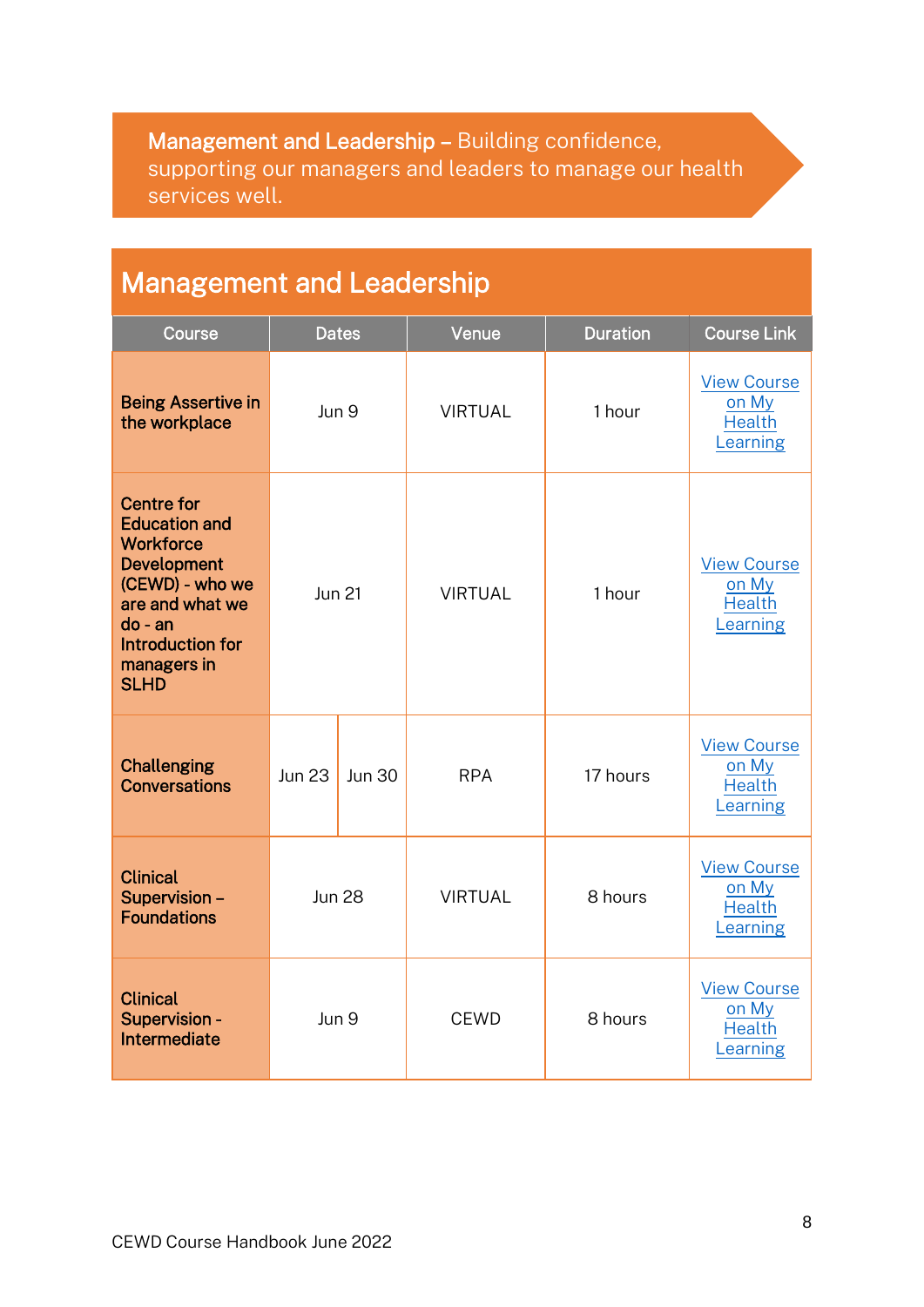| <b>Management and Leadership</b>                                                        |               |                                                                         |                 |                                                                 |  |  |  |  |
|-----------------------------------------------------------------------------------------|---------------|-------------------------------------------------------------------------|-----------------|-----------------------------------------------------------------|--|--|--|--|
| Course                                                                                  | <b>Dates</b>  | Venue                                                                   | <b>Duration</b> | <b>Course Link</b>                                              |  |  |  |  |
| <b>Coaching</b><br>conversations for<br>managers                                        | Jun 1         | <b>VIRTUAL</b>                                                          | 1 hour          | <b>View Course</b><br>on My<br><b>Health</b><br>Learning        |  |  |  |  |
| Communication<br><b>Styles in</b><br><b>Challenging</b><br><b>Conversations</b>         | Jun 7         | <b>VIRTUAL</b>                                                          | 1 hour          | <b>View Course</b><br>on My<br><b>Health</b><br>Learning        |  |  |  |  |
| <b>Conflict</b><br><b>Resolution</b>                                                    | <b>Jun 28</b> | Sydney<br>Olympic Park<br>Vaccination<br><b>Hub Education</b><br>Centre | 7.5 hours       | <b>View Course</b><br>on My<br><b>Health</b><br>Learning        |  |  |  |  |
| <b>Conflict</b><br><b>Resolution - Tips</b><br>and Tricks                               | Jun 6         | <b>VIRTUAL</b>                                                          | 1 hour          | <b>View Course</b><br>on My<br><b>Health</b><br>Learning        |  |  |  |  |
| <b>Customer Service</b><br><b>Skills in Public</b><br><b>Health</b>                     | Jun 7         | <b>VIRTUAL</b>                                                          | 1 hour          | <b>View Course</b><br>on My<br><b>Health</b><br>Learning        |  |  |  |  |
| <b>Dealing with</b><br>unsatisfactory<br>employee<br>performance - PM<br><b>Session</b> | <b>Jun 21</b> | <b>VIRTUAL</b>                                                          | 1 hour          | <b>View Course</b><br><u>on My</u><br><b>Health</b><br>Learning |  |  |  |  |
| <b>Doing Employee</b><br>Performance<br>Development<br><b>Reviews</b>                   | <b>Jun 20</b> | <b>VIRTUAL</b>                                                          | 1 hour          | <b>View Course</b><br>on My<br><b>Health</b><br>earning         |  |  |  |  |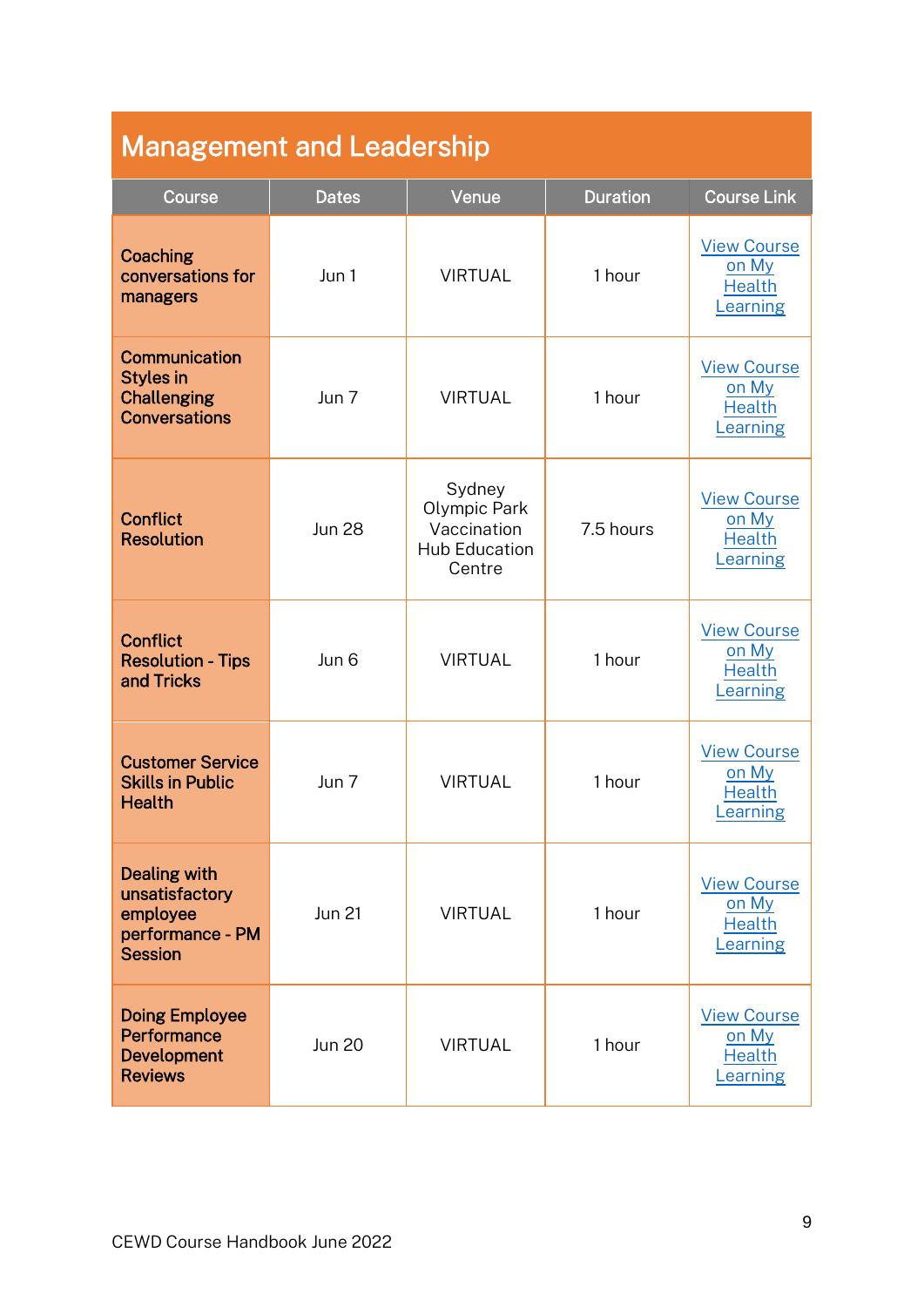| <b>Management and Leadership</b>                                                                                                            |               |              |                |                 |                                                          |  |  |  |
|---------------------------------------------------------------------------------------------------------------------------------------------|---------------|--------------|----------------|-----------------|----------------------------------------------------------|--|--|--|
| Course                                                                                                                                      |               | <b>Dates</b> | Venue          | <b>Duration</b> | <b>Course Link</b>                                       |  |  |  |
| <b>Emotional</b><br>intelligence -<br>what is it and how<br>to use it?                                                                      | <b>Jun 14</b> |              | <b>VIRTUAL</b> | 1 hour          | <b>View Course</b><br>on My<br><b>Health</b><br>Learning |  |  |  |
| <b>Fundamentals of</b><br>project<br>management                                                                                             | <b>Jun 21</b> |              | <b>VIRTUAL</b> | 8 hours         | <b>View Course</b><br>on My<br><b>Health</b><br>Learning |  |  |  |
| <b>Giving feedback</b>                                                                                                                      | <b>Jun 30</b> |              | <b>VIRTUAL</b> | 1 hour          | <b>View Course</b><br>on My<br><b>Health</b><br>Learning |  |  |  |
| <b>Leading and</b><br>managing change<br>- Masterclass for<br><b>Leaders with</b><br><b>Culture and</b><br>Leadership<br><b>Initiatives</b> | <b>Jun 16</b> |              | <b>CRGH</b>    | 8 hours         | <b>View Course</b><br>on My<br><b>Health</b><br>earning  |  |  |  |
| Lunch & Learn:<br>An introduction to<br><b>MS Teams</b>                                                                                     | Jun 9         |              | <b>VIRTUAL</b> | 1 hour          | <b>View Course</b><br>on My<br><b>Health</b><br>Learning |  |  |  |
| <b>MAF What is it</b><br>and how can we<br>support you?<br>virtual (Zoom)                                                                   | <b>Jun 23</b> |              | <b>VIRTUAL</b> | 1 hour          | <b>View Course</b><br>on My<br><b>Health</b><br>Learning |  |  |  |
| <b>Mental Health</b><br><b>First Aid</b>                                                                                                    | <b>Jun 24</b> | Jul 1        | <b>CEWD</b>    | 14 hours        | <b>View Course</b><br>on My<br><b>Health</b><br>Learning |  |  |  |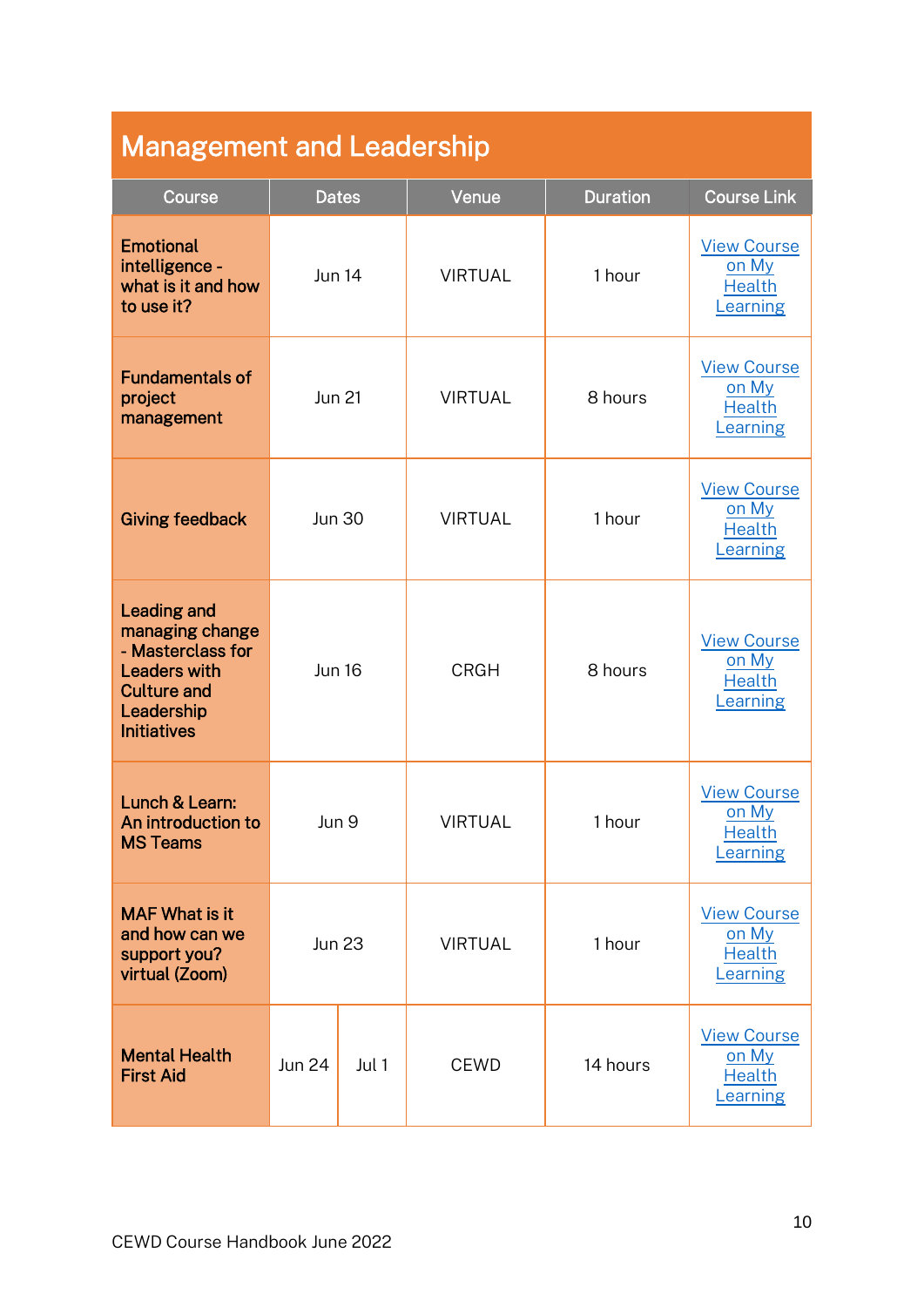| <b>Management and Leadership</b>                                                                                          |               |               |                                                                         |                 |                                                          |  |  |
|---------------------------------------------------------------------------------------------------------------------------|---------------|---------------|-------------------------------------------------------------------------|-----------------|----------------------------------------------------------|--|--|
| Course                                                                                                                    |               | <b>Dates</b>  | Venue                                                                   | <b>Duration</b> | <b>Course Link</b>                                       |  |  |
| Preceptor<br>Workshop                                                                                                     | <b>Jun 28</b> | <b>Jun 29</b> | <b>CEWD</b>                                                             | 15 hours        | <b>View Course</b><br>on My<br><b>Health</b><br>earning  |  |  |
| Preparing for and<br>having a<br>challenging<br>conversation for<br><b>New Managers</b>                                   | Jun 7         |               | <b>VIRTUAL</b>                                                          | 1 hour          | <b>View Course</b><br>on My<br><b>Health</b><br>Learning |  |  |
| <b>Recruitment</b><br><b>Training for</b><br><b>Convenors and</b><br><b>Panel Members</b>                                 | Jun 2         |               | Sydney<br>Olympic Park<br>Vaccination<br><b>Hub Education</b><br>Centre | 8 hours         | <b>View Course</b><br>on My<br><b>Health</b><br>earning  |  |  |
| The 5 C's. Writing<br>emails for results                                                                                  | Jun 7         |               | <b>VIRTUAL</b>                                                          | 1 hour          | <b>View Course</b><br>on My<br><b>Health</b><br>earning  |  |  |
| <b>The Finance</b><br>Department - who<br>we are and what<br>we do - an<br>Introduction for<br>managers in<br><b>SLHD</b> | Jun 9         |               | <b>VIRTUAL</b>                                                          | 1 hour          | <b>View Course</b><br>on My<br><b>Health</b><br>Learning |  |  |
| <b>The Performance</b><br>Development<br><b>Process</b>                                                                   | <b>Jun 15</b> | <b>Jun 16</b> | Sydney<br>Olympic Park<br>Vaccination<br><b>Hub Education</b><br>Centre | 18 hours        | <b>View Course</b><br>on My<br><b>Health</b><br>Learning |  |  |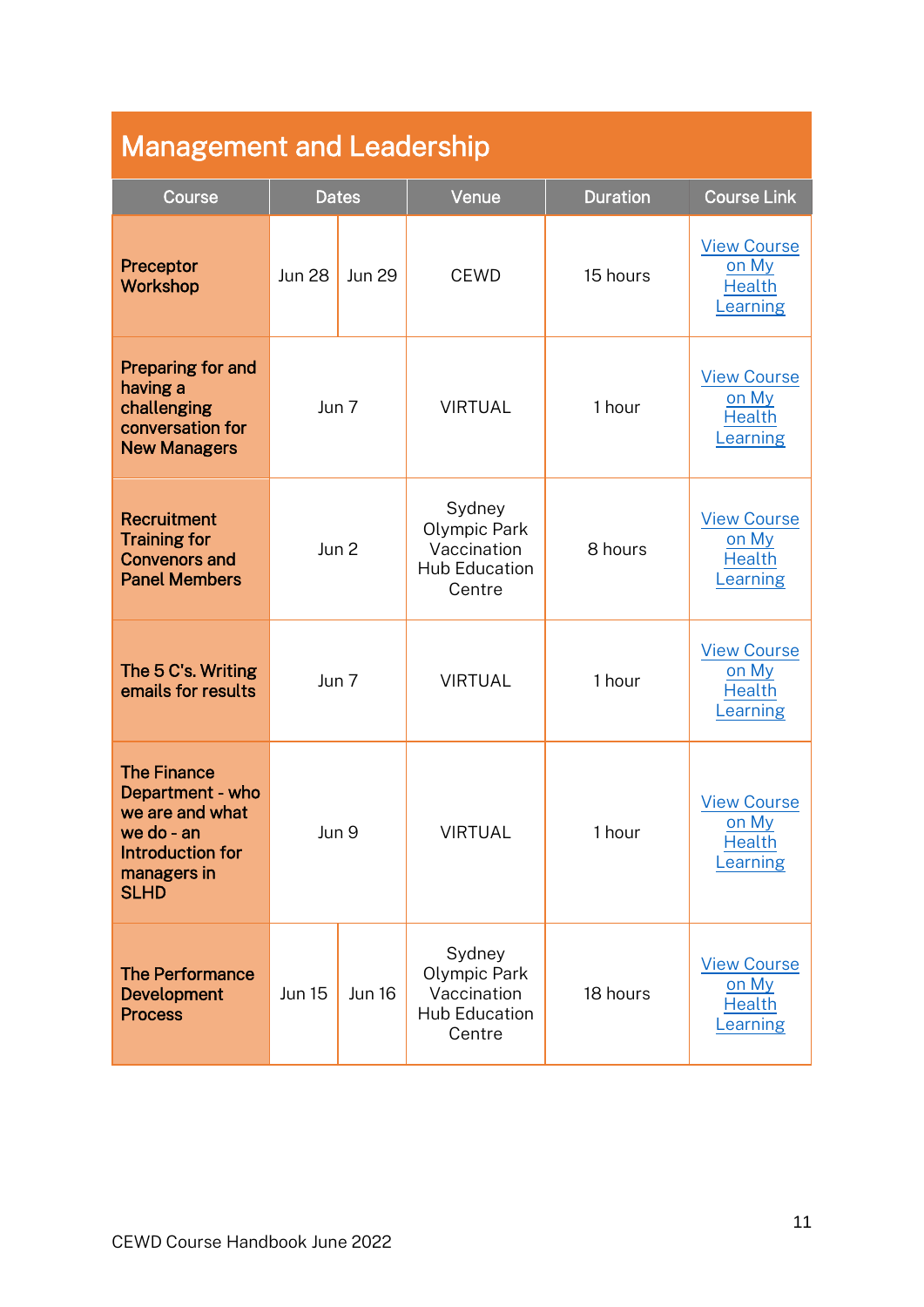## <span id="page-11-0"></span>Management and Leadership

| Course                                                                                               | <b>Dates</b>  | Venue          | <b>Duration</b> | <b>Course Link</b>                                       |
|------------------------------------------------------------------------------------------------------|---------------|----------------|-----------------|----------------------------------------------------------|
| WHS- who we are<br>and what we do -<br>an Introduction<br>for managers in<br><b>SLHD</b>             | <b>Jun 15</b> | <b>VIRTUAL</b> | 1 hour          | <b>View Course</b><br>on My<br><b>Health</b><br>Learning |
| Workforce - who<br>we are and what<br>we do - $an$<br>Introduction for<br>managers in<br><b>SLHD</b> | Jun 6         | <b>VIRTUAL</b> | 1 hour          | <b>View Course</b><br>on My<br><b>Health</b><br>Learning |

Education and Research – A culture of learning, education and research to inspire others and drive innovation.

## Education and Research

| Course                                                                                      | Dates    |          |           | Venue        | <b>Duration</b> | <b>Course Link</b>                             |
|---------------------------------------------------------------------------------------------|----------|----------|-----------|--------------|-----------------|------------------------------------------------|
| <b>TCH: Basic Life</b><br><b>Support</b><br><b>Assessment</b><br>(Canterbury staff<br>only) | Jun 23   |          |           | <b>CANTB</b> | 1 hour          | <b>View Course</b><br>on My Health<br>Learning |
| Teaching on the<br>Run                                                                      | Jun<br>8 | Jun<br>9 | Jun<br>10 | <b>CEWD</b>  | 18 hours        | <b>View Course</b><br>on My Health<br>Learning |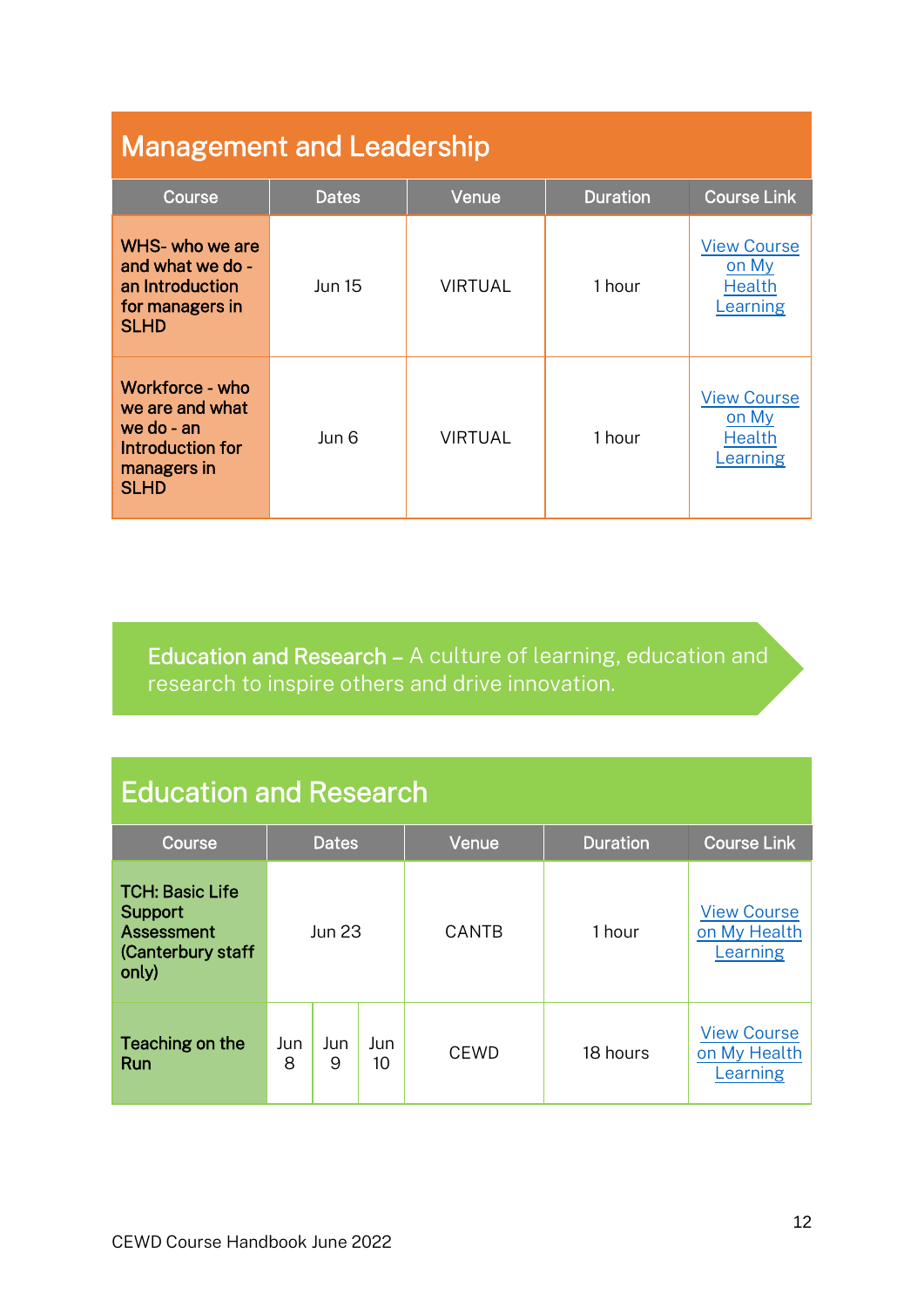## <span id="page-12-0"></span>Governance – Working with you to provide safe, high quality services.

## **Governance**

| Course                                                                                                                                                                | <b>Dates</b>  | Venue          | <b>Duration</b> | Course<br>Link                                              |
|-----------------------------------------------------------------------------------------------------------------------------------------------------------------------|---------------|----------------|-----------------|-------------------------------------------------------------|
| <b>Child Protection</b><br>(1 Day) targeted<br>training -<br><b>Identify and</b><br><b>Respond to</b><br><b>Children and</b><br><b>Young People at</b><br><b>Risk</b> | <b>Jun 10</b> | <b>RPA</b>     | 8 hours         | <b>View</b><br>Course<br>on My<br><b>Health</b><br>Learning |
| <b>Evidence</b><br><b>Preparation for</b><br><b>National Safety</b><br>and Quality<br><b>Health Service</b><br><b>Standards</b><br><b>Assessment</b>                  | <b>Jun 16</b> | <b>VIRTUAL</b> | 1.5 hours       | <b>View</b><br>Course<br>on My<br><b>Health</b><br>Learning |
| OHS1219 Manual<br><b>Handling Train</b><br><b>The Trainer</b>                                                                                                         | <b>Jun 23</b> | <b>CRGH</b>    | 8 hours         | <b>View</b><br>Course<br>on My<br><b>Health</b><br>Learning |
| OHS1221 Manual<br><b>Handling Patient</b><br>Moving:<br><b>Canterbury (TCH</b><br>staff only)                                                                         | <b>Jun 23</b> | CANTB          | 1.5 hours       | View<br>Course<br>on My<br><b>Health</b><br>Learning        |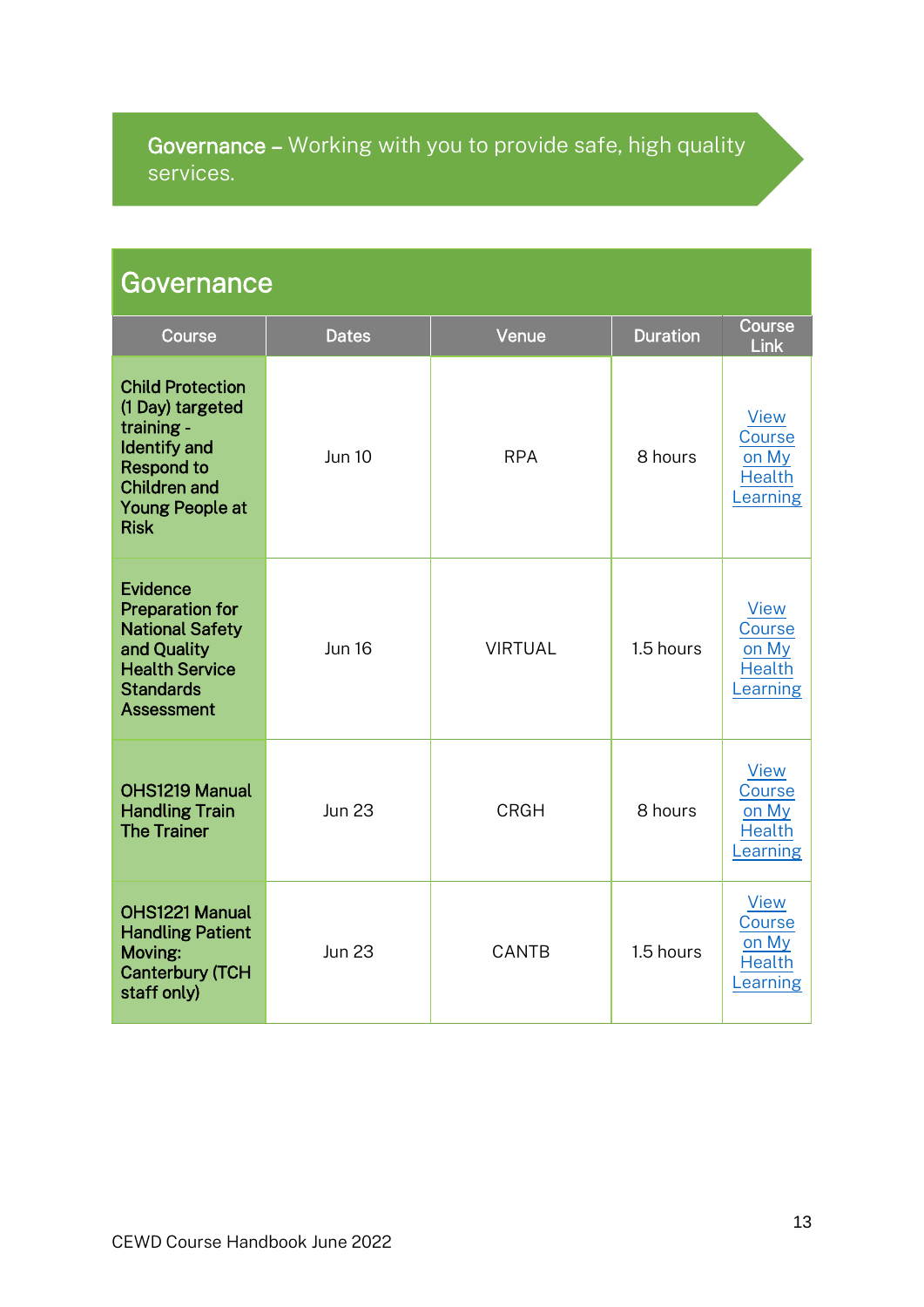<span id="page-13-0"></span>

| Governance                                                                                                                                |               |                |                 |                                                             |  |  |  |  |
|-------------------------------------------------------------------------------------------------------------------------------------------|---------------|----------------|-----------------|-------------------------------------------------------------|--|--|--|--|
| Course                                                                                                                                    | <b>Dates</b>  | Venue          | <b>Duration</b> | Course<br>Link                                              |  |  |  |  |
| OHS1222 Manual<br><b>Handling Object</b><br>Moving:<br><b>Canterbury (TCH</b><br>staff only)                                              | <b>Jun 23</b> | CANTB          | 1 hour          | <b>View</b><br>Course<br>on My<br><b>Health</b><br>Learning |  |  |  |  |
| <b>Refreshing on</b><br>second edition<br><b>National Safety</b><br>and Quality<br><b>Health Service</b><br>Standards -<br>virtual (Zoom) | <b>Jun 15</b> | <b>VIRTUAL</b> | 1.5 hours       | <b>View</b><br>Course<br>on My<br><b>Health</b><br>Learning |  |  |  |  |
| <b>Standard hand</b><br>hygiene auditor<br>training<br>workshop -<br>Concord                                                              | <b>Jun 10</b> | <b>CRGH</b>    | 7 hours         | <b>View</b><br>Course<br>on My<br><b>Health</b><br>Learning |  |  |  |  |
| <b>Work Health &amp;</b><br><b>Safety (WHS)</b><br><b>Consultation</b><br><b>Training</b>                                                 | <b>Jun 22</b> | <b>RPA</b>     | 8 hours         | <b>View</b><br>Course<br>on My<br><b>Health</b><br>Learning |  |  |  |  |

Engagement – Supporting patient and family centred care and experience through education.

# Engagement

| <b>Course</b>                              | <b>Dates</b> | Venue   | <b>Duration</b> | <b>Course Link</b>                                       |
|--------------------------------------------|--------------|---------|-----------------|----------------------------------------------------------|
| <b>Respecting the</b><br><b>Difference</b> | Jun 6        | VIRTUAL | 4 hours         | <b>View Course</b><br>on My<br><b>Health</b><br>Learning |